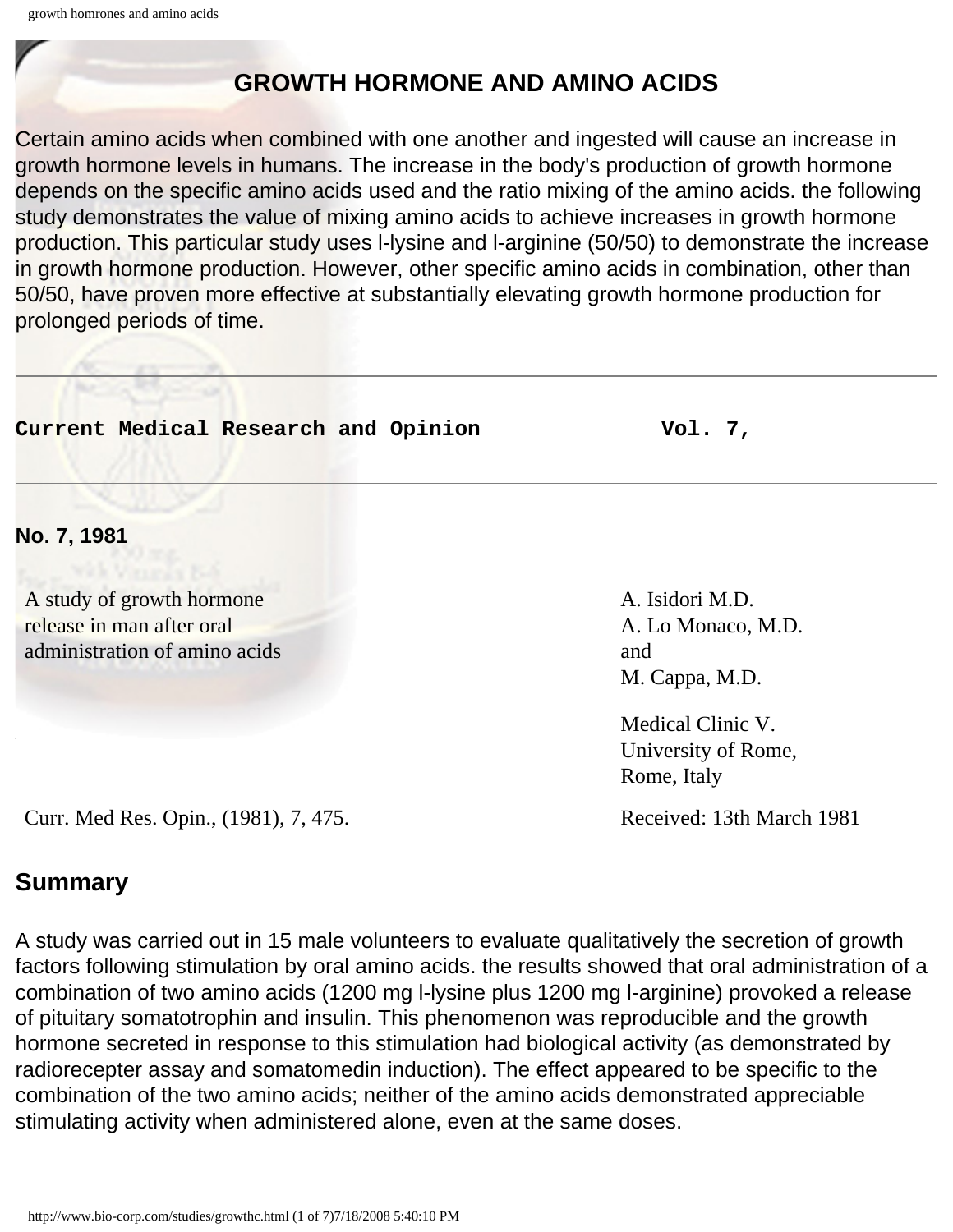```
growth homrones and amino acids
```
**Key words:** Arginine-lysine-drug combinations-growth hormone

# **Introduction**

It has been known for some time that intravenous administration of amino acids strongly stimulates secretion of growth hormone by the hypothesis. 1,4,13,15,16,18-20. This phenomenon has, in fact, been accepted and utilized as a test of pituitary function in growth disorders. 2,8,9,12,17. However, the physiological relevance of this release of human growth hormone (HGH) has not yet been fully established.

We have investigated, therefore, the following aspects of this phenomenon: (i) the exact biological nature of the HGH secreted in response to amino acid stimulation, (ii) a possible release of other growth factors in addition to HGH, (iv) whether specific amino acids (l-lysine and l-arginine), either alone or in combination, produce varying HGH responses, (v) the time course of the HGH release, and (vi) whether oral administration of the amino acids is effective.

# **Subjects and methods**

Fifteen healthy male volunteers, aged 15 to 20 years, free of all endocrine or metabolic abnormalities and who were not receiving any kind of medical treatment, were kept under observation for 2 days. After initial blood samples had been obtained, each subject received a single oral dose of 2400 mg amino acids (1200mg l-arginine-2-pyrrolidone-5-carboxylate plus 1200 mg l-lysine hydrochloride) on an empty stomach. Blood samples were again drawn at intervals of 30.60, 90 and 120 minutes after amino acid administration. The experiment was repeated after intervals of 10 and 20 days.

Blood samples were tested for growth hormone by: (a) a radioimmunoassay (RIA) method, and (b) a radioreceptor assay (RRA). This bioassay evaluates somatotrophin on a substrate of lymphocytes in monolayer culture (blastic lymphocytes IM9 infected with Epstein-Barr virus) after extraction and purification by gel-chromatography on a Sephadex column. The biological activity is evaluated in units and extrapolated to ng/ml.

Somatomedin activity (Somatotomedin A, Asm) was also addressed. To evaluate this HGHdependant serum factor a biological method was used which determines the incorporation of 35SO4 (the sulphatating activity of the serum) and of 3H-thymidine on piglet rib cartilage. This method, which we modified, 11 is extremely precise (for levels below 0.3) and quite sensitive. Somatomedin activity is expressed in U/ml. One unit indicates the sulphatating activity of 1ml of pooled serum from at least 3 healthy subjects, as no international standard has yet been established for Asm. Normal values using this method are 1+- 0.2 U/ml, with confidence limits of 0.8 and 1.2.Insulin levels were determined by radioimmunoassay.

In a second experiment, 8 subjects randomly selected from the 15 included in the first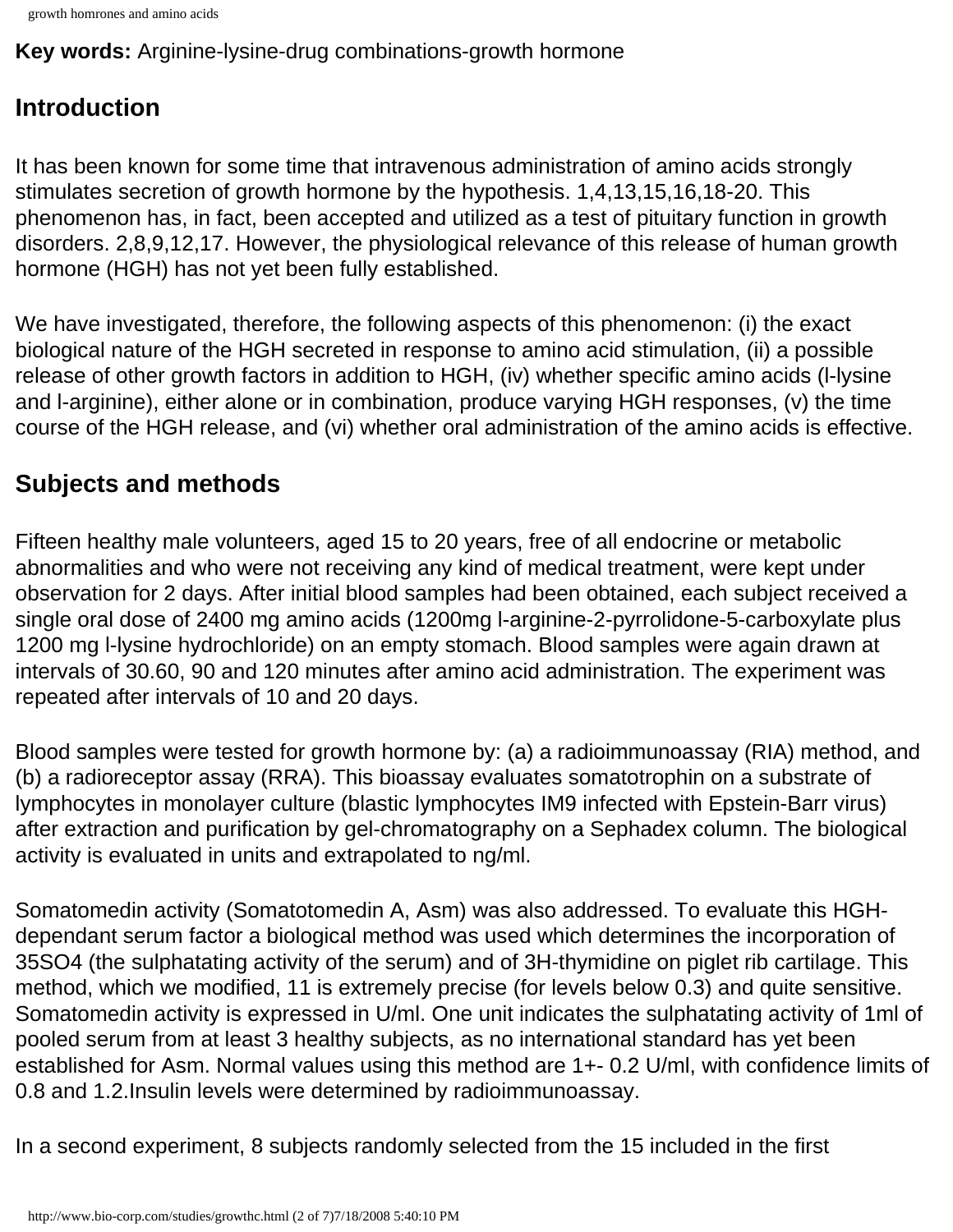experiment underwent growth hormone assays after administration of single doses of various amino acids: (i) 1200 mg l-arginine-2-pyrrolidone-5-carboxylate, (ii) 1200 mg l-lysine hydrochloride, (iii) 1200 mg of both (total 2400 mg), as in the first experiment, and (iv) 2400 larginine-2-pyrrolidone-5-carboxylate. Blood samples were drawn at the same times as in the first experiment and assayed only for growth hormone.

### **Results**

The results are reported in Table I and figures 1, 2, and 3 and 4 for the experiment and in Table II and figure 5 for the second experiment.

**Table I. Plasma levels of growth hormone (HGH), insulin and somatomedin (Asm) after oral administration of 1200 mg. l-arginine-2-pyrrolidone-5-carboxylate and 1200 mg llysine hydrochloride: mean (+- S.D.) values for 15 subjects**

|                                                                                   | <b>Measurement</b> Growth hormone (ng/ml)                                                           |                                                       | <b>RRA: RIA</b> | <b>Insulin</b><br>$(\mu U/ml)$                                                                                                   | <b>Asm</b><br>(U/ml) |
|-----------------------------------------------------------------------------------|-----------------------------------------------------------------------------------------------------|-------------------------------------------------------|-----------------|----------------------------------------------------------------------------------------------------------------------------------|----------------------|
|                                                                                   | <b>RIA</b>                                                                                          | <b>RRA</b>                                            |                 |                                                                                                                                  |                      |
| <b>Baseline</b><br>30 mins<br>60 mins<br>90 mins<br>$120 \text{ mins}$<br>8 hours | $15.4 + 5.0$<br>$86.2 + - 8.7$<br>$82.0 + 14.8$<br>$108.0 + -7.4$<br>$102.7 + 10.0$<br>$48.0 + 5.5$ | $15.0 + -3.0$<br>$60.26 + 9.0$<br>$112.97 + 6.2$ 0.73 | 1.04            | $7.3 + 3.2$ 0.9 + 0.2<br>$21.0 + 1.5 \quad 0.9 + 0.2$<br>$11.7 + 2.0$ $1.0 + 0.1$<br>$7.9 + 3.1 \quad 1.0 + 0.1$<br>$9.85 + 3.8$ | $3.0 + 0.1$          |
| 10 days later<br>$(90 \text{mins})^*$<br>20 days later                            | $97.5 + 5.6$<br>$95.0 + -10.05$                                                                     |                                                       |                 | $18.3 + -2.5$<br>$17.7 + -8.4$                                                                                                   |                      |

**\*** The test was repeated after 10 and 20 days. The figures relate to the plasma samples taken at the time of maximal peak (90 mins) in the previous experiment.

**Table II. Plasma levels (ng/ml) of growth hormone after single oral doses of l-arginine-2 pyrrolidone-5-carboxylate or l-lysine hydrochloride, alone or in combination: mean (+-S. D.) values for 8 subjects**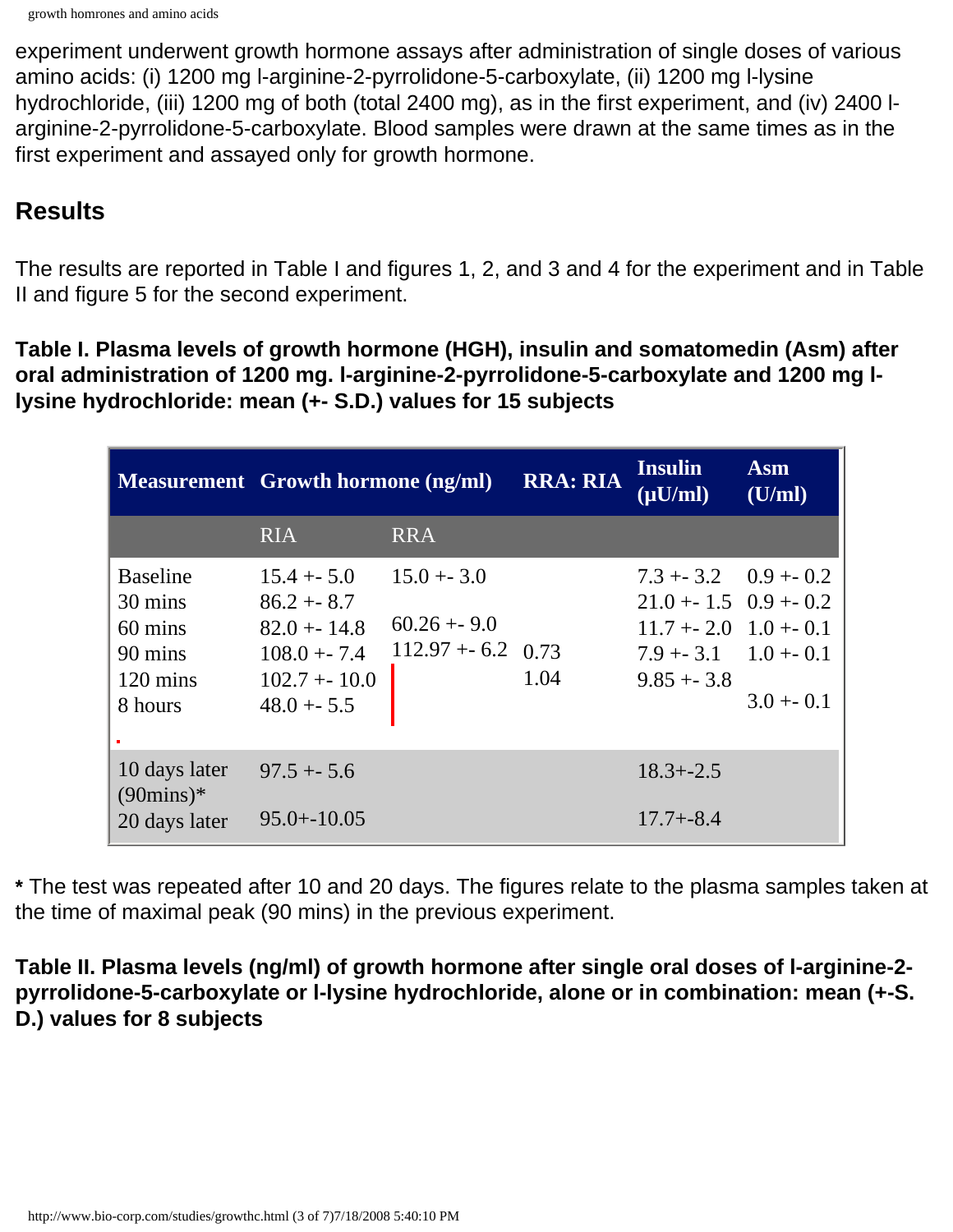| <b>Measurement</b>                                                    |                                                                                                                       |                               |                                              | Arginine Arginine Lysine Lysine (1200 mg)<br>$(1200 \text{ mg})$ $(2400 \text{ mg})$ $(1200 \text{ mg})$ Arginine $(1200 \text{ mg})$ |
|-----------------------------------------------------------------------|-----------------------------------------------------------------------------------------------------------------------|-------------------------------|----------------------------------------------|---------------------------------------------------------------------------------------------------------------------------------------|
| <b>Baseline</b><br>30 mins<br>60mins<br>90 mins<br>$120 \text{ mins}$ | $7.3 + -2.3$<br>$13.5 + -7.5$ $3.4 + -2.5$<br>$10.0 + -4.5$ $5.8 + -4.0$<br>$9.2 + -4.7$ $5.9 + -3.8$<br>$9.4 + -5.4$ | $16.4 + -4.1$<br>$6.2 + -4.1$ | $4.8 + -1.9$<br>$6.3 + -3.8$<br>$7.8 + -5.1$ | $12.4 + -2.5$<br>$29.0 + -7.5$<br>$63.0 + -7.8$<br>$13.5 + -5.2$ $98.5 + -15.0$<br>$15.8 + -4.2$ $57.1 + -10.0$                       |

From the results it would appear the the joint administration of the two amino acids (2400 mg total) brought about a marked biological response which was reproducible and did not reduce with time. As will be seen from I and 5, there was induction of a significant peak of immunoreactive HGH which reached a maximum at 90 minutes after administration and this was confirmed when the experiment was repeated.

**Figure 1. percentage variations in plasma HGH (radioimmunoassay) with respect to baseline values after oral administration of 1200 mg l-arginine-2pyrrolidone-5 carboxylate plus 1200 mg l-lysine hydrochloride: mean (+-S.D.) values for 15 subjects.**



The HGH released appeared to be biologically active both in vitro on RRA systems (Figure 2) and in the peripheral induction of mediators of somatomedin activity (Figure 3). The time lag between the HGH peak and the peak of somatomedin A corresponds to that previously reported.

### **Figure 2. Relationships between percentage variations from baseline values in plasma**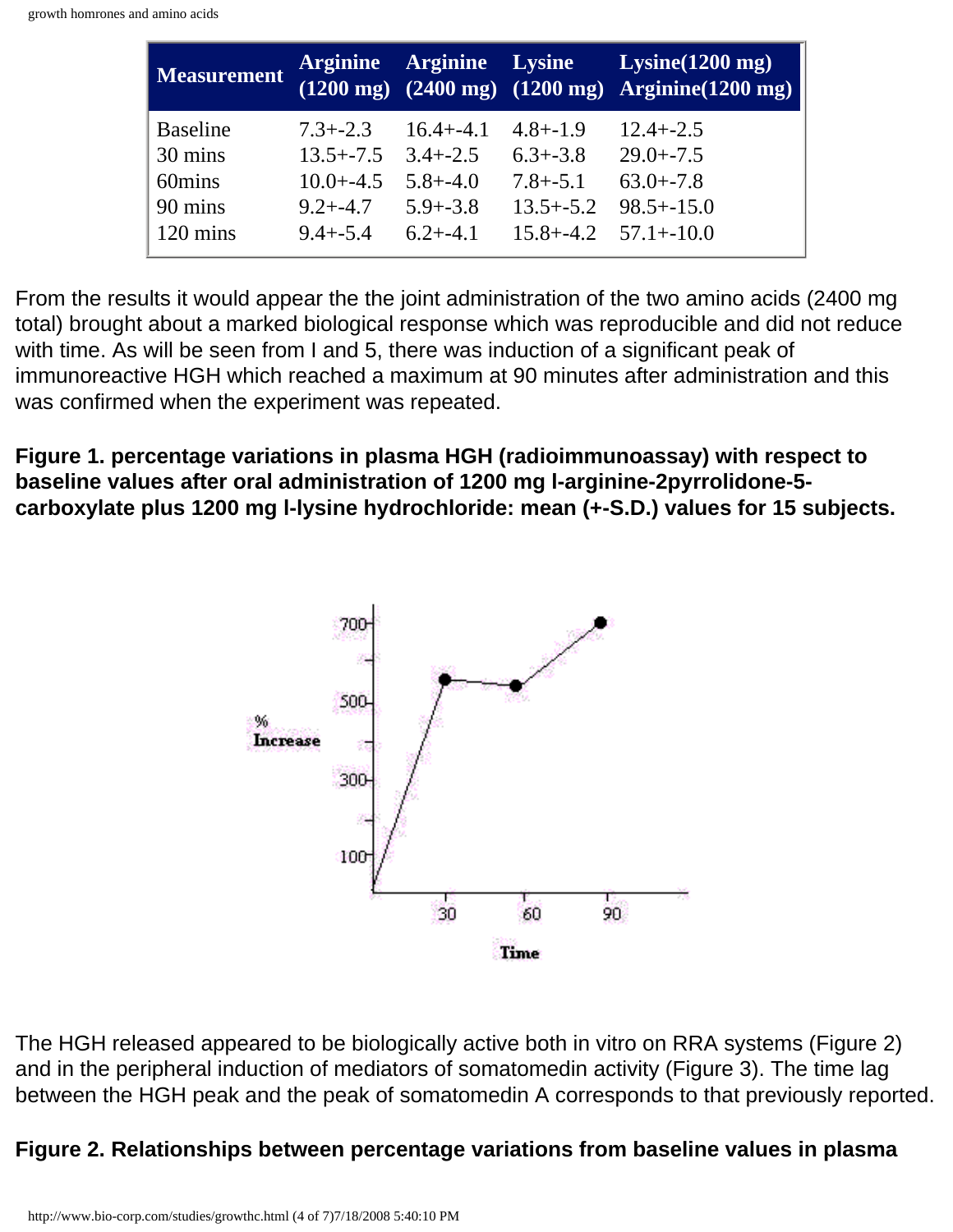**HGH, assessed by radioimmunoassay (RIA) and with a biological assay (RRA), after oral administration of the arginine plus lysine combination, as in figure 1.**



**Figure 3. Plasma levels of growth hormone (HGH) and somatomedin A (Asm) after oral administration of the arginine plus lysine combination, as in figure 1.: mean (+-S.D.) values for 15 subjects.**



A significant secretion of insulin, another very important growth factor, was also induced (Figure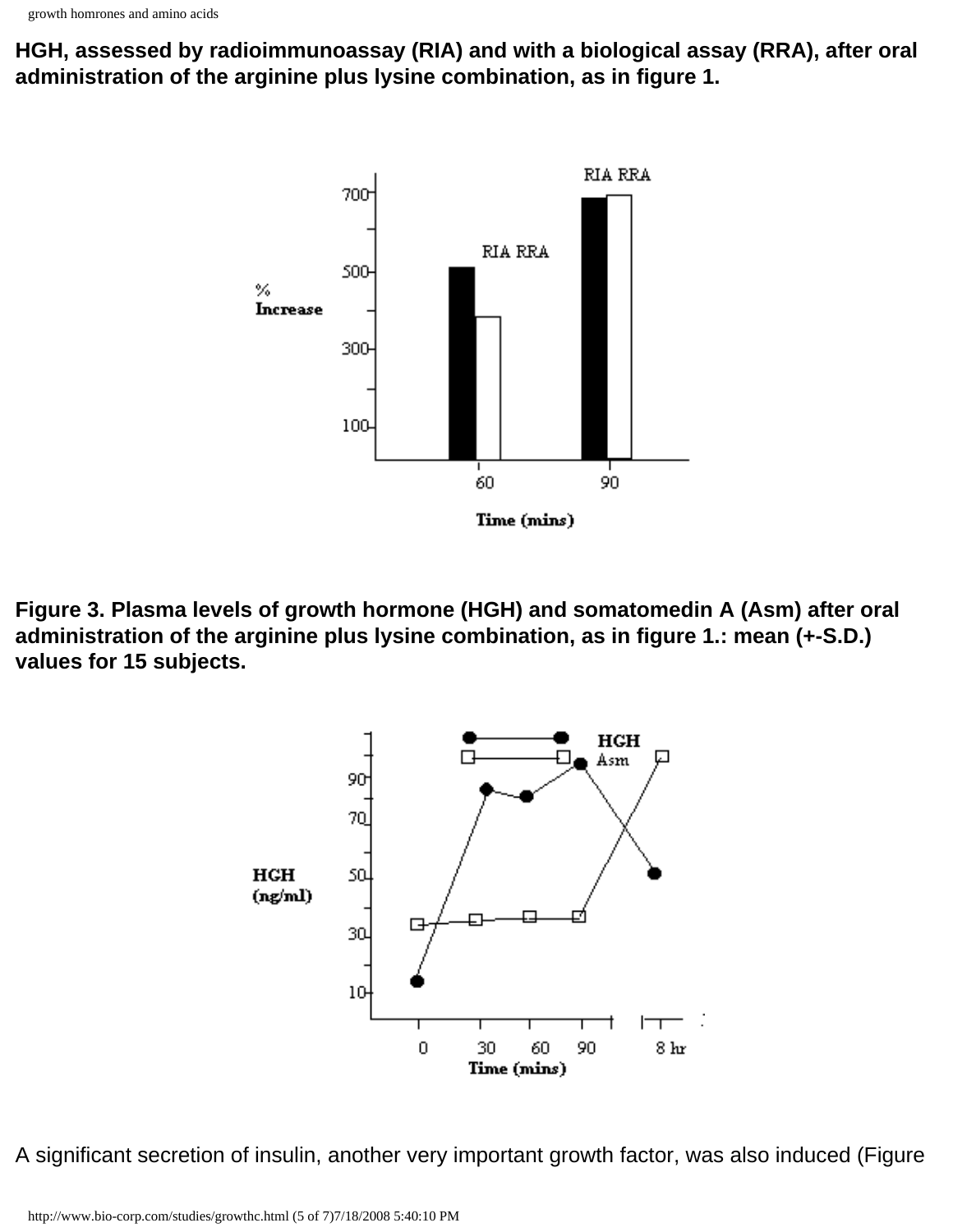4).

**Figure 4. Plasma levels (RIA) after oral administration of the arginine plus lysine combination, as in Figure 1.: mean (+-S.D.) values for 15 subjects.**



The association of the two amino acids seemed to provoke a much greater HGH response than either of them demonstrated alone. Individually, their influence on HGH was practically nonexistent (Figure 5), even when administered in doses equal to the total amino acid dosage of the combination.

**Figure 5. Plasma levels of HGH (RIA) after oral administration of arginine and lysine alone in combination: mean (+-S.D.) values for 8 subjects.**